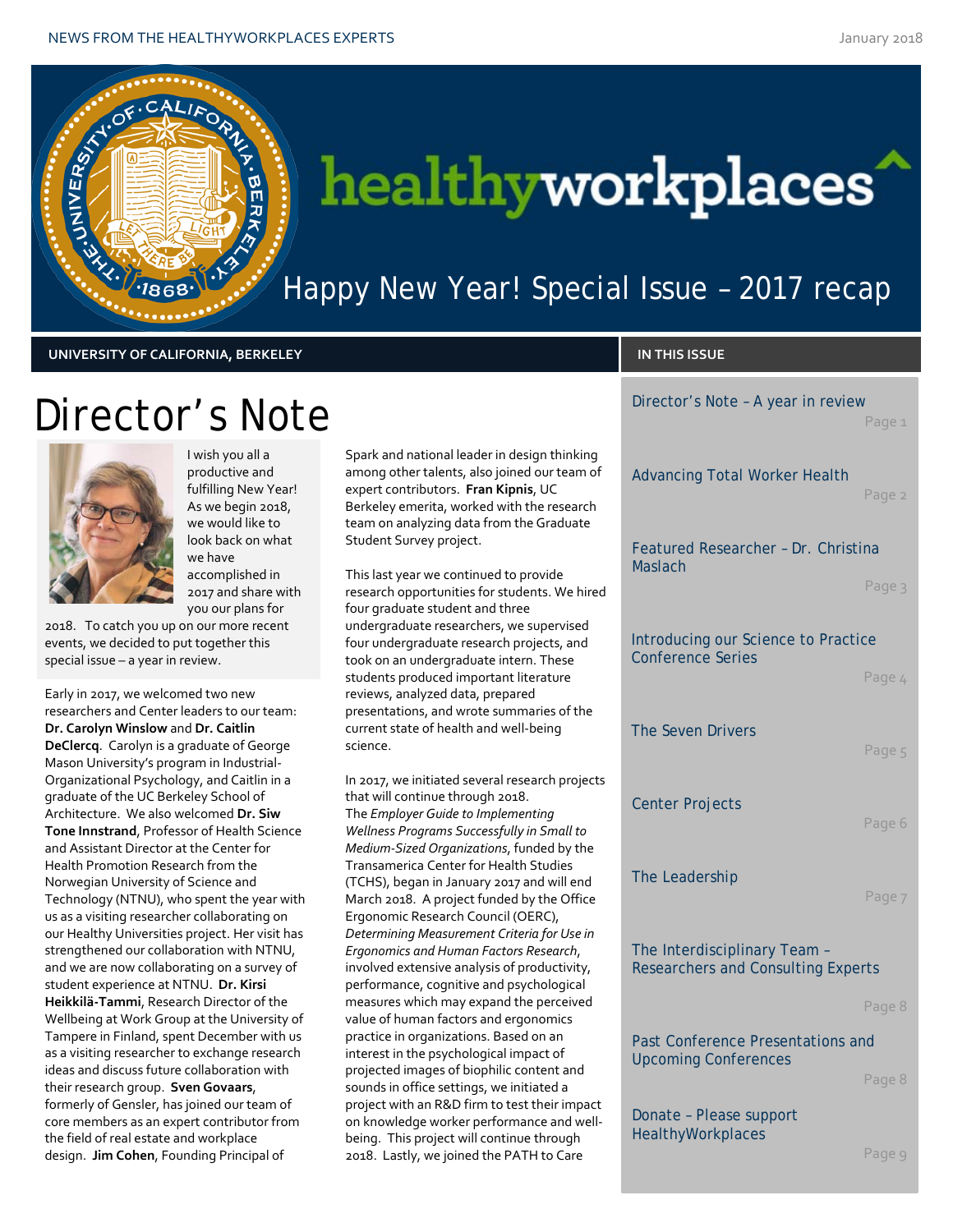Center on UC Berkeley campus in identifying environmental factors that are associated with and facilitate sexual harassment. This project is representative of our efforts to understand how to promote safe work environments and prevent sexual harassment incidents. Please see more detailed descriptions of these and other projects in this Newsletter and on our website.

We hosted a conference held at the UC Berkeley Haas School of Business in May to kick off our new "Science to Practice Conference Series." This conference focused on how to build work environments that promote employee health and well-being. We are in the process of compiling the speaker presentations into a conference book, which will available sometime in 2018. We also started planning our next conference, which will focus on how to mitigate the physiological effects of everyday working conditions, coming in 2018.

We are now at our five-year anniversary of the start of the Center. We are taking stock of our achievements and the goals we have yet to achieve. With all the connections we have made and the opportunities realized over the last five years, it is time to revisit our mission and purpose and determine how we can best address issues that face workplaces today. We are building our leadership team and formulating our path forward to ensure we get there as fast as possible.

# Advancing Total Worker Health<sup>®</sup>

*HealthyWorkplaces* is one of 31 national Affiliates of the National Institute of Occupational Safety and Health (NIOSH) Total Worker Health™ initiative. This initiative seeks to improve worker safety, health and well-being through the dual strategies of preventing illness and injury, and promoting employee health and well-being. Details of the Total Worker Health™ program and strategic goals can be found in the publication, *[A National](https://www.cdc.gov/niosh/docs/2016-114/pdfs/nationaltwhagenda2016-1144-14-16.pdf)  [Agenda to Advance Total Worker Health® Research, Practice, Policy, and Capacity.](https://www.cdc.gov/niosh/docs/2016-114/pdfs/nationaltwhagenda2016-1144-14-16.pdf)*



As an Affiliate, we are charged with promoting the initiative through our work as a Center and in publicizing the rich and plentiful resources available to organizations to assist their own efforts in achieving these goals. Affiliates serve as a national network of researchers, practitioners, employer groups, healthcare organizations, unions, and universities striving to advance our knowledge, share best practices and tools, and model implementation of

workplace initiatives in the spirit of Total Worker Health™. *HealthyWorkplaces* specifically focuses on health and well-being promotion, an area that has had the least attention in organizations until recently but is quickly evolving as more researchers incorporate interventions following this strategy into their scientific studies. *HealthyWorkplaces* also contributes by sharing our work with others at NIOSH-sponsored conferences. In 2014, a team of researchers from the Center presented at the 1<sup>st</sup> International Symposium to Advance Total Worker Health™ Conference held in Bethesda at NIH Headquarters, showing how knowledge from such diverse fields as architecture, public health, computer science, and psychology can be integrated into a coherent health and well-being strategy in organizations. Another team of Center researchers presented at the June 2017 Work, Stress and Health Conference in Minneapolis, presenting results from several research studies conducted by the Center where integrated research projects yielded important new information about the relationships between the built environment, organizational policy and practices, and health, well-being and productivity. We also presented our research on increasing adoption of wellness programs in small and medium-sized organizations as well as the work on designing for healthy offices at the October 2017 Understanding Small Enterprises Conference co-hosted by the Center for Health, Work and Environment at the University of Colorado, Denver, a Total Worker Health™ Center of Excellence and NIOSH.

HealthyWorkplaces is planning to attend and present new research findings to the 2<sup>nd</sup> International Symposium to Advance Total Worker Health® to be held in Bethesda, Maryland May 8-11, 2018. We urge researchers and practitioners to attend this special and intimate conference to learn the latest from people advancing our knowledge from the front lines. A brief description of the conference is provided below.

Begun in 2014, **the International Symposium to Advance** *Total Worker Health* is the only NIOSH-sponsored public conference focused solely on advancing Total Worker Health research, practice, policies, and programs. Bringing together experts from academia, labor, business, and government, the Symposium examines opportunities to make workplaces safer and improve the health and well-being of the workforce across the nation and world. We invite you to join us for compelling keynote addresses, expert presentations, and informal workshops emphasizing the latest strategies aligned with a Total Worker Health approach. The 2018 Symposium will build on the success of the 2014 Symposium while addressing the latest trends and new research in the Total Worker Health field.

#### **Goals of the 2018 Symposium are to: REAFFIRM**

- … Our dedication to the safety and health of all workers
- … A commitment to prioritizing safety in all jobs

#### **REDESIGN**

- … The way we craft and organize work
- … The workplace environment to optimize health opportunities
- … The way we lead, manage and supervise

#### **REVEAL**

- … New strategies for re-designing work for improved worker well-being
- … New links between work and the risks for chronic disease and solutions to address them
- … Novel research, methods and interventions for advancing Total Worker Health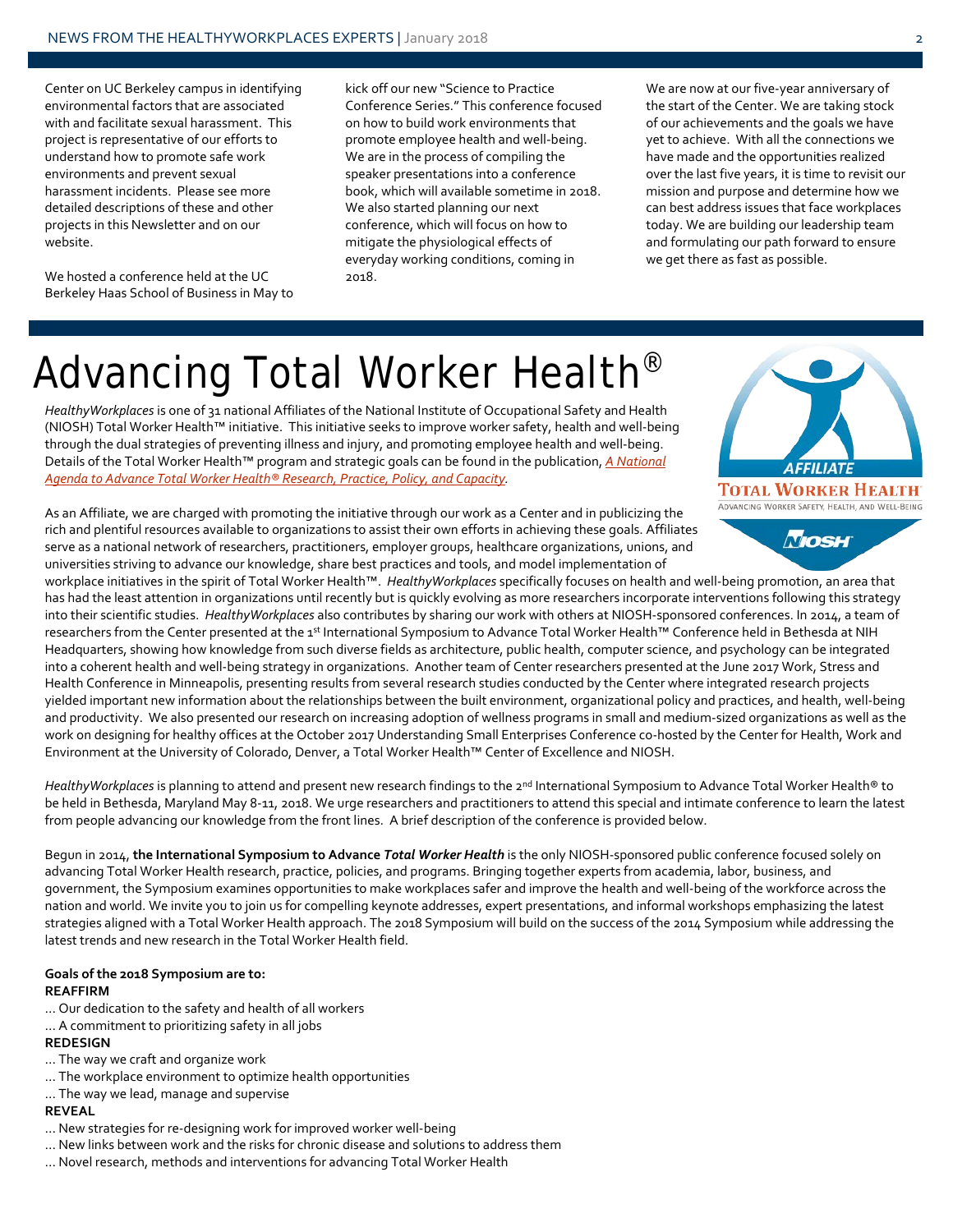### Featured Researcher – Dr. Christina Maslach



This month, we are pleased to present our featured researcher, Christina Maslach, PhD. Dr. Maslach is a Professor Emerita at UC Berkeley's Department of Psychology. She received her A.B., magna cum laude, in Social Relations from Harvard-Radcliffe College in 1967, and her Ph.D. in Psychology from Stanford University in 1971. Her principal research interests lie in job burnout, health psychology, work engagement, and individuation and social influence. In this issue, we focus on Dr. Maslach's years of research on *burnout*, a condition that is still a problem in workplaces today. Her research in this field began over three decades ago when she discovered disturbing trends among individuals with highly demanding jobs.

Burnout emerges as a response to chronic interpersonal stressors in the workplace. She and her colleague, Michael Leiter, theorize that burnout is comprised of three basic dimensions: (1) overwhelming exhaustion (e.g., a feeling of wearing out, loss of energy, depletion, debilitation, and fatigue), (2) feelings of cynicism and detachment from the job (e.g., depersonalization, negative or inappropriate attitudes towards clients, irritability, loss of idealism, and withdrawal), and (3) a sense of ineffectiveness and lack of accomplishment (e.g., reduced productivity or capability, low morale, and an inability to cope). The combination of these three aspects in a person's work life results in burnout, as shown in Figure 1 (Maslach, 2001; Maslach & Leiter, 2016). The significance of the three-dimensional model is that "it clearly places the individual stress experience within a social context," which has important implications for how burnout develops and more important how it can be addressed or prevented (Maslach & Leiter, 2016). Over the years, her research evolved from observations of dysfunction in high stress work environments to a deep understanding of the antecedents and consequences of

burnout, which incorporated critical knowledge from social, clinical, and industrial/organizational psychology and informed its multi-dimensional nature. The organizational and psychological outcomes of burnout are devastating. Burnout is associated with job dissatisfaction, low organizational commitment, absenteeism, intention to leave the job, and turnover (Maslach, 1993). It is also predictive of depression, anxiety, irritability, and physical disease.



Figure 1. Defining factors of burnout (Maslach et al 2001).

Given the negative outcomes of burnout for both individuals and organizations, it is important to find ways to mitigate and prevent burnout – a view shared by Dr. Maslach and ICHW. Beyond understanding the three dimensions of burnout, it is crucial to identify the key personal, social, and contextual factors, which may contribute to its emergence so that organizations and affected persons can address it effectively. Dr. Maslach identified six key domains of organizational risk factors that can act as stressors: *high workload, low control, insufficient reward, absence of community, unfairness, and incompatible values* (Maslach, 2017). Research indicates that these factors are likely to be highly interrelated. For example, high workload may be paired with a sense of low control. When they are interrelated, an organization seeking to reduce employee burnout cannot focus on only one factor and expect positive results; rather, it must adopt a holistic approach targeting each of the domains. What might this approach look like in an organization? Dr. Maslach recently teamed up with ICHW Director Dr. Cristina Banks to address this question.

In their chapter *Psychological Connections with Work,* Dr. Maslach and Dr. Banks developed strategies for creating sustainable well-being in the workplace. They approach the problem with the idea that there needs to be a good fit between the person and the

job in specific ways. "Goodness of fit" is established by incorporating the following essential psychological characteristics into the workplace: *Autonomy, belongingness, competence, positive emotions, psychological safety, fairness, and meaning.* By incorporating these characteristics into a person's work and workplace, the organizational risk factors that act as stressors can be reduced, thus avoiding the conditions that lead to burnout. More important, incorporating these psychological characteristics into daily work life promotes people's health and well-being. Drs. Maslach and Banks agree that it takes interdisciplinary involvement – psychologists, public health specialists, architects, and others -- to create the conditions where organizations can not only avoid burnout especially in high work demand jobs, but also help people to thrive at work.

From Dr. Maslach's research, we know that the effects of burnout in the workplace are avoidable and that it is possible to build social engagement and support in the workplace in an effective, affordable manner. Dr. Maslach is involved in several research projects with ICHW, including the Healthy Universities project investigating ways a university campus can promote a healthy workplace for its students, staff, and faculty. ICHW is eager to continue the collaboration with Dr. Maslach to understand burnout in workplaces and to build strategies for preventing burnout in organizations. Dr. Maslach has earned a global reputation as one of the foremost experts on burnout and its mitigation. We are honored to have her as a member of our research team.

#### **References**

Maslach, C. (2017). Finding solutions to the problem of burnout. Consulting Psychology Journal: Practice and Research, 69, 143-152. Maslach, C., Schaufeli, W. B., & Leiter, M. P. (2001). Job burnout. In S. T. Fiske, D. L. Schacter, C. Zahn-Waxler (Eds.), Annual Review of Psychology (Vol. 52, 397-422). Maslach, C., & Banks, C. G. (2017). Psychological connections with work. In C. L. Cooper & M.P. Leiter (Eds.), The Routledge companion to wellbeing at work (37-54). NY: Routledge. Maslach, C., & Leiter, M. P. (2016). Understanding the burnout experience: recent research and its implications for psychiatry. *World Psychiatry*, *15*(2), 103-111.

Maslach, C., & Leiter, M. P. (2017). Understanding burnout: New models. In C. L. Cooper & J.C. Quick (Eds.), The handbook of stress and health: A guide to research and practice (36-56). NY: Wiley.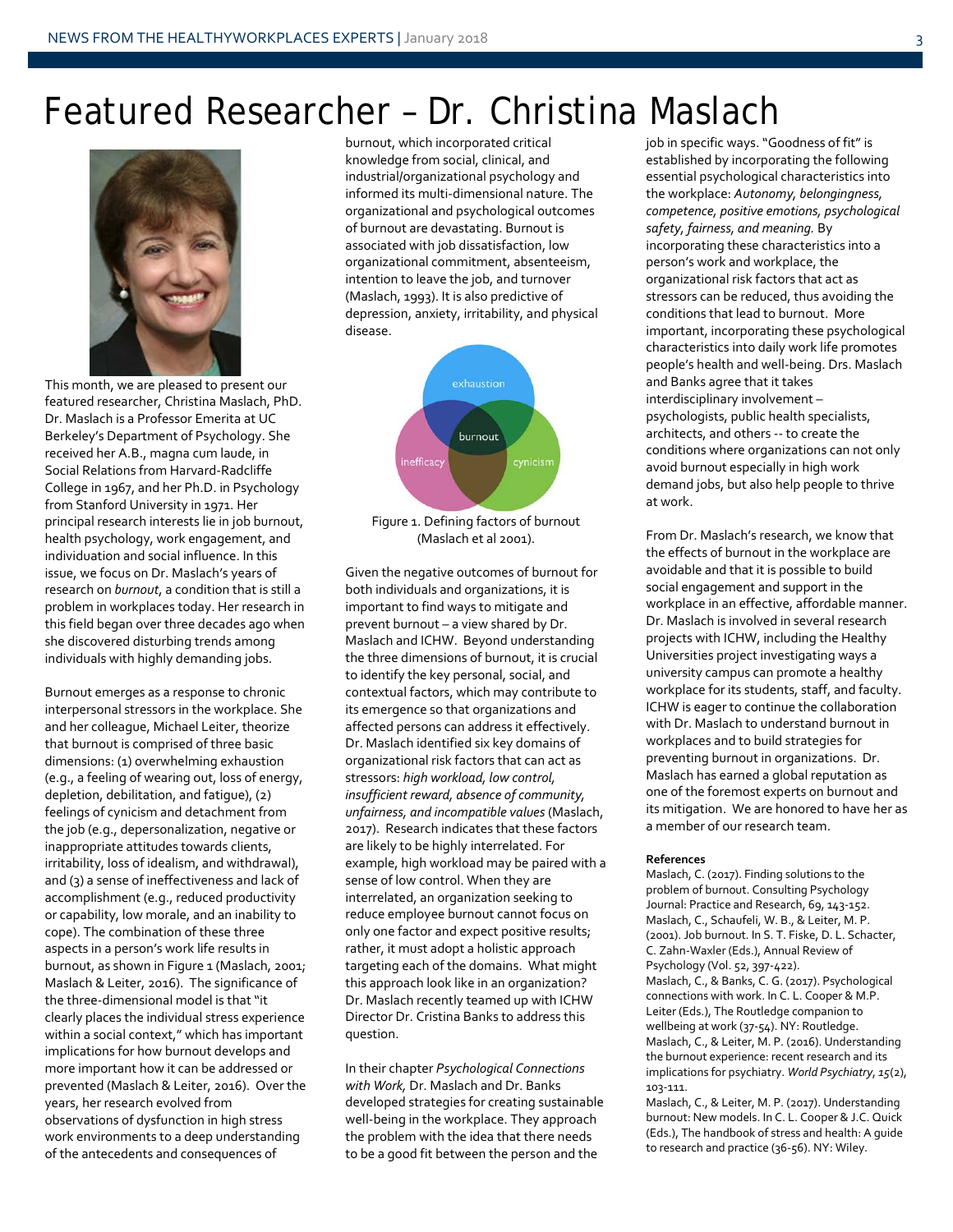## Introducing the Science to Practice Conference Series Focused on Solving Workplace Problems

A large part of our mission is bringing experts together and sharing knowledge across disciplines and to the public. In 2017, we had a chance to fulfill that part of our mission when we held our first conference in our new "Science to Practice" series. This first conference held on May  $4<sup>th</sup>$  took on the challenge of answering the question, *How do we build workplaces that promote health, well-being, and productivity?* Since all organizations at one time or another have to build or remodel work spaces, we wanted to offer the best advice based on scientific evidence and proven strategies to help

and are now being assembled into a webinar and book which will be made available to the public this summer.

The next conference scheduled for early fall will focus on the question, *What are the psychological and physiological effects of daily work, and how can we keep employees well?*  Much has been written about the long-term effects of job stress, work overload, sedentary work, long work hours, toxic bosses, sleep deprivation, harassment, and poor eating habits. We know from scientific studies that prolonged exposure to such



*Sally Augustin Presenting at the May 4, 2017 Conference.*

decision-makers identify *what* to build looking at the workplace holistically in order to promote employee health, wellbeing and productivity. Experts from real estate, architecture, interior design, medicine, psychology, occupational health, nutrition, and technology provided state-of-the-art knowledge and shared strategies for achieving the best results. Conference presentations and discussion were captured

working conditions leads to debilitating disease including obesity, diabetes, cardiovascular disease and cancer. What we won't know much about are the short-term and even immediate effects of such working conditions. How do these physical conditions develop on a daily basis? What is happening in the mind and body that turns into disease at some point down the road? The problem we want to solve is how to avoid the *start* of

disease by re-examining how organizations build and operate workplaces from the perspective of our physiology, and given that knowledge, how do we change how workplaces are built and operate to minimize the impact of stressful working conditions. We will bring experts from business, psychology, medicine, occupational health, architecture, design, and technology together to provide state-of-the-art knowledge of the psychological and physiological effects of daily work, and explore strategies for mitigating these effects in ways the work for business and for employees.

A third conference is tentatively planned for winter 2019 which will focus on health technology. The problem we will address is, *What health technology promotes employee health, well-being, and productivity, and how should it be incorporated into the workplace?* With the explosion of health tech devices, apps, programs, equipment, and systems today, it is nearly impossible to sort out which technology actually *works*, and how this technology can be used most effectively. We aim to bring together technology researchers and experts to bring order to this confusing marketplace, providing guidance on what technology provides the best evidence of positive health effects. We will also bring together practitioners who will provide guidance on how health technology can be most effectively used in the workplace.

Should you have a suggestion for a future conference, please write us at [healthyworkplaces@berkeley.edu.](mailto:healthyworkplaces@berkeley.edu) We would love to know what challenges you face and how we can help you address those challenges through state-of-the-art knowledge and practice.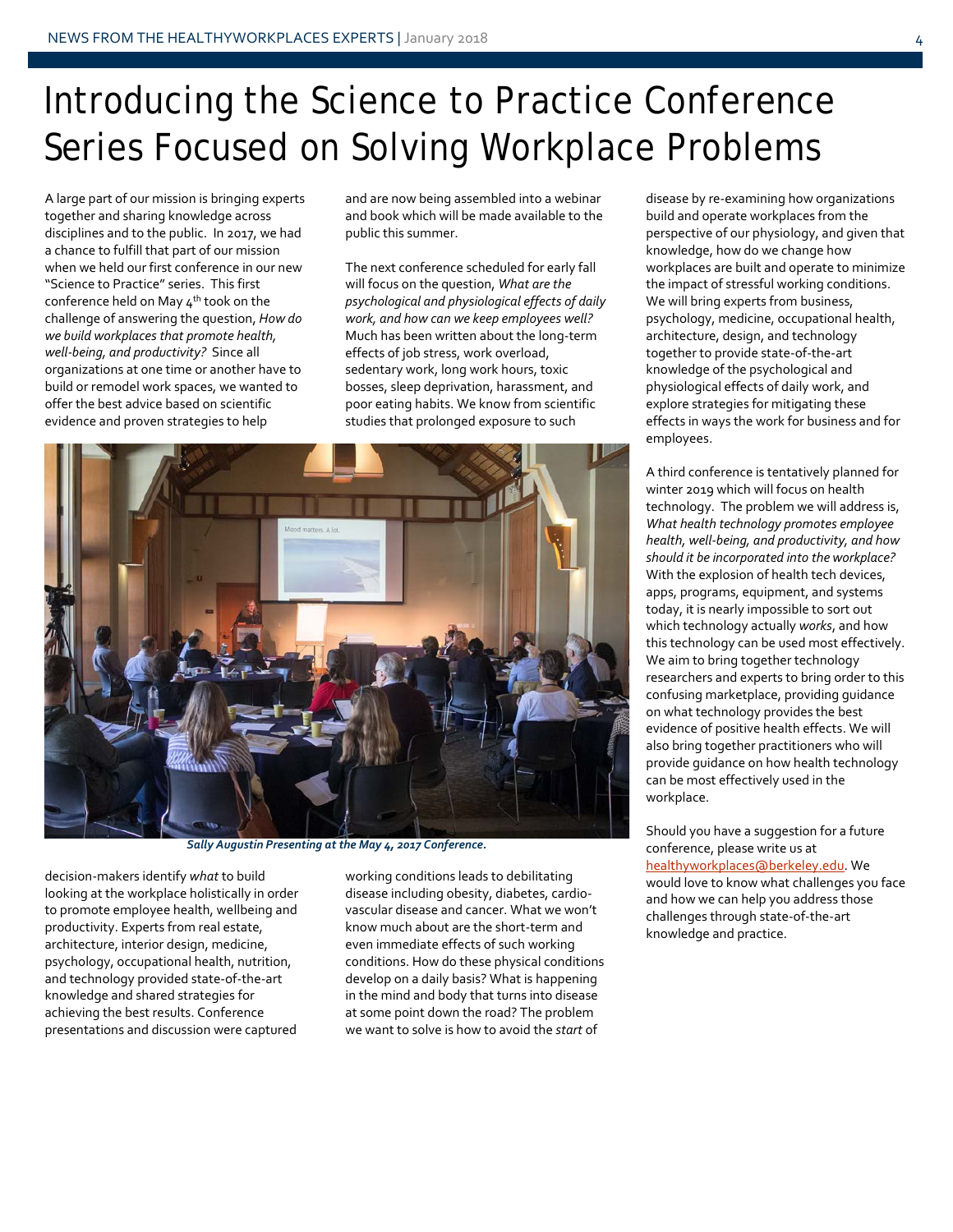### The Seven Drivers That Give Way to People's Basic Needs for Health and Well-Being

Our Healthy Workplaces Model posits that important positive personal and organizational outcomes are the result of employees being and working in an environment where their basic human needs can be satisfied. Research has shown that the engine of work motivation is the satisfaction of important needs and that attributes of the work environment are connected to satisfaction of those needs (Maslach & Banks, 2017). Based on an extensive review of the psychological literature, we have identified a set of eight psychological and one physical core needs that have been empirically linked to health, well-being and productivity outcomes. These core needs are listed on the right side of the graphic to the right. When these needs are satisfied, we say that employees possess a positive physical and psychological state of need satisfaction



("positive psychological states"). In this state, employees experience health and well-being, which stimulates intrinsic work motivation and enables employees to do their best work.

How do you know what attributes in the work environment serve to satisfy these basic needs? If an employer wanted to stimulate work motivation by satisfying needs, what would it build or create within the work environment to achieve this and create conditions that would result in employee wellness as well as valuable organizational outcomes? Rather than study each aspect of the work environment individually as potential as a satisfier, we hypothesized a set of variables that the scientific literature has indicated is related to need satisfaction. For example, the literature has shown the importance of *choice* in producing conditions that employees find satisfying. In this case, an environmental variable that has the quality of choice is likely to be a "driver" of need satisfaction. Thus, the variable "flexibility" was identified as a quality in the work environment that would lead to need satisfaction, specifically the need for "autonomy." We went through a similar exercise for all the eight psychological needs and identified seven "drivers" of need satisfaction—qualities of attributes in the work environment—that have the ability to satisfy one or more of these needs. The drivers we identified are privacy, predictability, flexibility, comfort, connection, safety and equity. The diagram shown here shows the connections between each of the drivers and the needs they support.

How can you use this information in your organization? Each of the drivers can be considered a "design variable," which means you can ask employees what a particular driver means to them and how might that driver be manifested in their work environment. Rather than asking employees what they want or what they prefer, you ask employees what in their work environment would give them that quality. For example, what would "privacy" look like? How would you build

"privacy" into your work space? We are not automatically suggesting private offices. Rather, there are many ways that privacy can be operationalized in a work space—and it might mean as little as turning cubicles around so that people face the walkway rather than having their backs to the foot traffic where their computer screens are visible to everyone who walks by. Privacy may also mean giving a person a break area where phone calls can be made in private, or an office that employees can reserve for short periods of time to work on confidential matters. It could be that many of the basic needs employees care about can be satisfied with small changes in the workplace.

Start the conversation and see where it leads. Let the drivers guide the conversation, and you may find that employees have practical solutions to problems they experience on the job. Giving them an opportunity to work on the problem and come up with practical solutions may be just the ticket for increasing engagement and improving morale. We have experimented with this approach with UC Berkeley's undergraduate students in a series of focus groups where they have designed office space that enables need satisfaction. They are assigned one driver to think about, and based on how they interpret the driver, they begin formulating a hypothetical office space to manifest that quality in the work space. After talking to over 50 students, we know they can translate drivers into actual office designs, and when they are done, they are happy with the work environments they have created. This research suggests to us that workplaces can be designed or modified to accomplish need satisfaction through these design variables. We look forward to more experiments with this approach with different populations of employees such as healthcare providers, call center workers, designers and architects, and assembly line workers.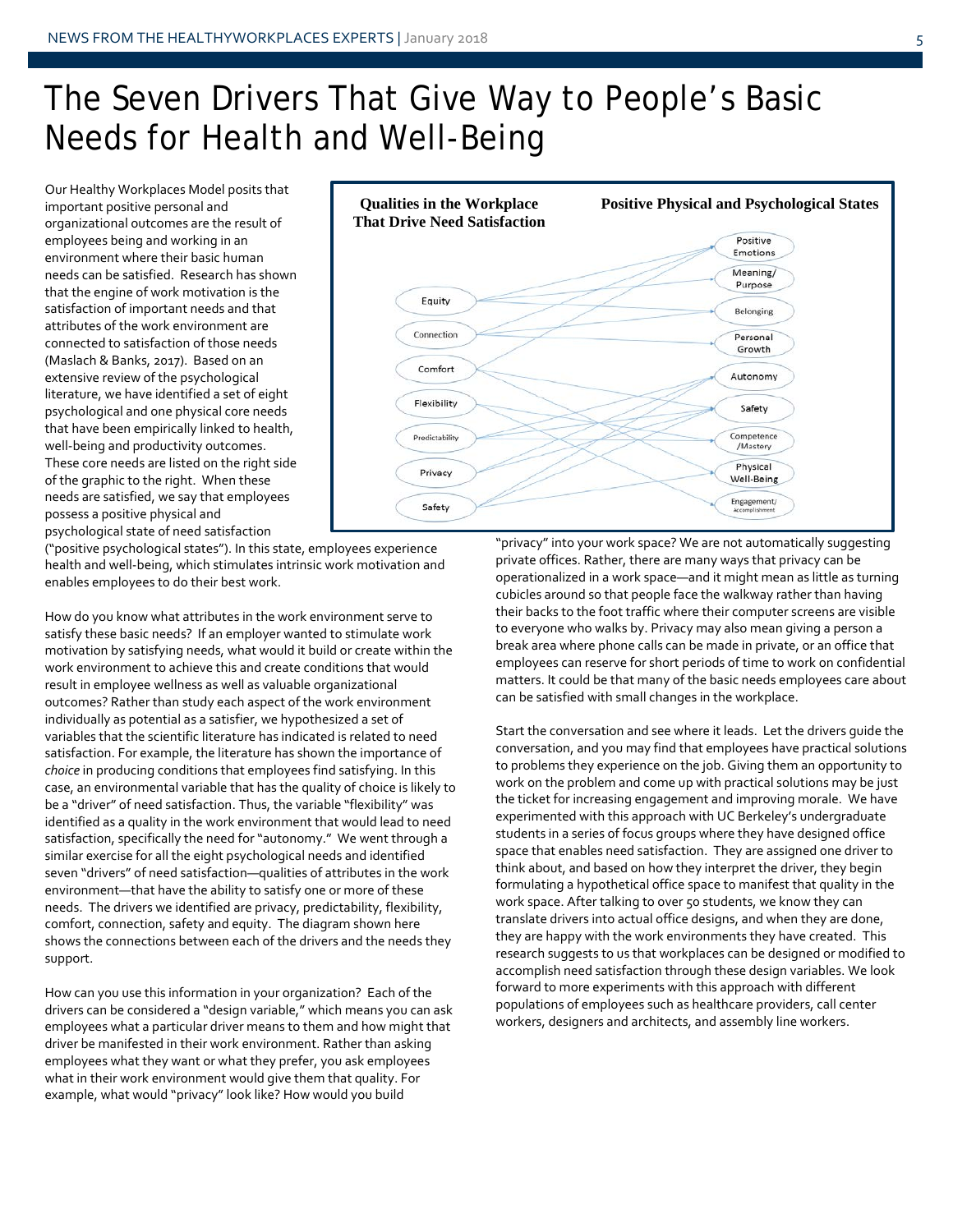## Center Projects

#### Prevention of Sexual Harassment in Academic Departments.

INVESTIGATORS: CRISTINA BANKS, CAROLYN WINSLOW, ISABELLE THIBAU The objective is to identify factors that are associated with or facilitate sexual harassment on campus. We will work with the PATH to Care Center to collect critical incidents from faculty, staff, and students from departments across UCB campus of situations that led to or may have led to sexual harassment. These highly descriptive incidents will help us understand the situational factors that lead to sexual harassment in order to prevent any future incidents. This project is being funded by the PATH to Care Center.

#### Impact of Biophilic Environment on Knowledge Worker Performance and Well-Being.

INVESTIGATORS: CRISTINA BANKS, ISABELLE THIBAU, CAROLYN WINSLOW, SALLY AUGUSTIN, STEFANO SCHIAVON, MICHAEL PEARN

The objective is to evaluate the efficacy of a product that promotes a biophilic office environment on improving knowledge worker performance and well-being. We will run an intervention with knowledge workers in an open office setting at a large technology firm in the Northwest.

#### Investigating Participation in Wellness Programs in Small & Medium Sized Businesses

INVESTIGATORS: CRISTINA BANKS, ISABELLE THIBAU, CAROLYN WINSLOW The objective is to understand and identify successful determinants of employee engagement and participation in behavior change and wellness programs. The primary outcome is an employer guide for employee engagement in healthy behavior change for small and medium-sized business – to be published by February 2018. This project is being funded by the Transamerica Center for Health Studies.

#### Determining Measurement Criteria for Use in Ergonomics and Human Factors Research

INVESTIGATORS: CRISTINA BANKS, CAROLYN WINSLOW, TONY KIM The objective of this project is to create an inventory of scientifically-sound criterion measures for use in human factors/ergonomic research studies. This project is being funded by the Office Ergonomics Research Committee.

#### Graduate Student Health & Well-Being

INVESTIGATORS: CRISTINA BANKS, ISABELLE THIBAU, SIW TONE INNSTRAND The aim of this project is to collect information on graduate student wellbeing as a function of their study environments. The survey, developed by HealthyWorkplaces, has been administered to UC Berkeley graduate students campus-wide. HealthyWorkplaces will use the results of this survey to understand the current student work environment and examine relationships between this environment and student health and well-being outcomes. Professor Siw Tone Innstrand of Norwegian University of Science and Technology (NTNU) is administering this survey at her university in Norway.

#### Designing for a Healthy Office

INVESTIGATORS: CAITLIN DECLERCQ, GALEN CRANZ, CRISTINA BANKS, ISABELLE THIBAU The objective is to explore new ways of designing workspaces from the perspective of psychological impact. HealthyWorkplaces hosts focus groups, currently with Gen Z participants, to gather information on what elements to build into work environments that will promote certain drivers of health and well-being.

#### Factors that Support Healthy Universities

INVESTIGATORS: CHRISTINA MASLACH, CRISTINA BANKS, SIW TONE INNSTRAND,

#### CHRISTOPHER LOWENSTEIN, ISABELLE THIBAU

The objective is to create a way to assess the degree to which a university campus embodies a healthy workplace for its students, staff, and faculty, and to provide guidance on how to build or change workplace factors in order to improve the health of those on university campuses. We are analyzing the results of a survey (Knowledge Intensive Work Environment Survey Target) used by a Norwegian intervention program as a tool for promotion of psychosocial factors in the work environment. Professor Siw Tone Innstrand is working with HealthyWorkplaces to collect and analyze the survey data.

#### How the Built Environment Supports Worker Health and Productivity

INVESTIGATORS: MAX PITTMAN, SALLY AUGUSTIN, CRISTINA BANKS The objective is to summarize physical environmental factors within the built environment literature that impact employee health status and important organizational outcomes (e.g. creativity, performance).

### Health Technologies in the **Workplace**

INVESTIGATORS: CRISTINA BANKS, HELEN LEE, DAVID LINDEMAN The objective is to summarize health technologies on the market and the degree of scientific support for their efficacy. This review identifies gaps in the literature where scientific support and tests are lacking.

FOR MORE DETAILS about ongoing and completed projects, visit our projects page -

[http://healthyworkplaces.berkeley.edu/p](http://healthyworkplaces.berkeley.edu/project/) [roject/](http://healthyworkplaces.berkeley.edu/project/)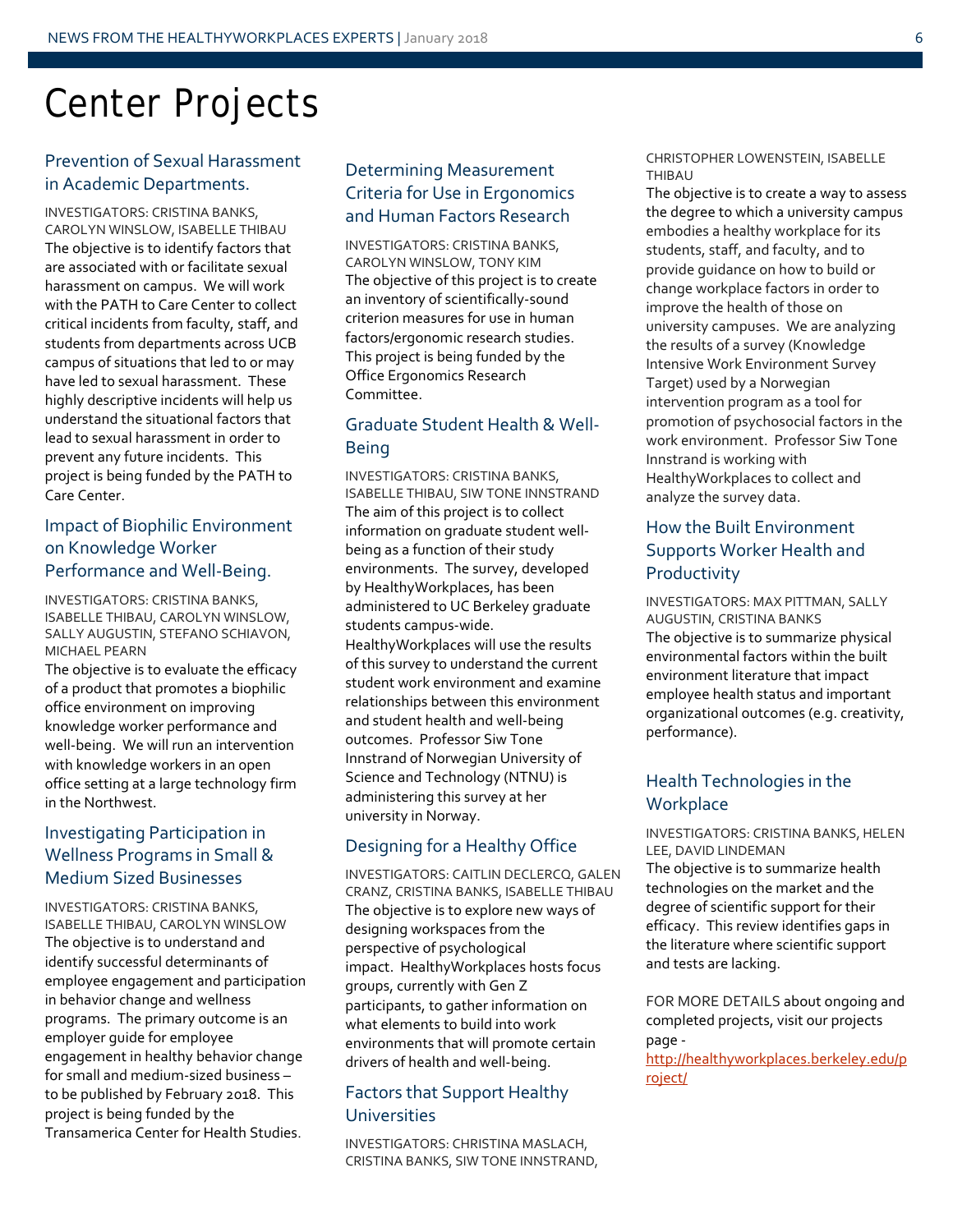#### **ASSOCIATED CENTERS**

*The following organizations support HealthyWorkplaces' mission by providing operational support, collaborating on research, or providing expert consultation.*

**THE CENTER FOR INFORMATION TECHNOLOGY RESEARCH IN THE INTEREST OF SOCIETY (CITRIS)**

**INSTITUTE FOR RESEARCH ON LABOR AND EMPLOYMENT (IRLE)**

**THE CENTER FOR OCCUPATIONAL AND ENVIRONMENTAL HEALTH (COEH)**

**LABOR OCCUPATIONAL HEALTH PROGRAM (LOHP)**

**CENTER FOR THE BUILT ENVIRONMENT**

**THE BERKELEY POPULATION CENTER**

#### **THE BERKELEY FOOD INSTITUTE**

**THE GREATER GOOD SCIENCE CENTER**

**BERKELEY WELLNESS LETTER**

**NUTRITION POLICY INSTITUTE**

**HEALTH RESEARCH FOR ACTION**



### The Leadership Team

#### Cristina Banks, PhD



Dr. Banks is Director of the Interdisciplinary Center for Healthy Workplaces. In collaboration with Dr. Sheldon Zedeck, Dr. Banks leads a team of 30

researchers spanning multiple disciplines and 20+ affiliates in collecting and integrating known scientific findings and creating new research programs to advance our knowledge in this area. Dr. Banks brings her 35 years of experience in consulting and studies of work and organizational processes to the Interdisciplinary Team.

#### Sheldon Zedeck, PhD



Dr. Zedeck, Associate Director of the Interdisciplinary Center for Healthy Workplaces, Professor Emeritus of Psychology and former Vice Provost of Faculty

for UCB, has nearly 50 years of experience as an academic and practitioner focused on workplace issues. He has published research on a variety of topics including employment discrimination, work/life balance, performance management, and employment law compliance.

#### Caitlin DeClercq, PhD



Dr. Caitlin DeClercq is a Post-Doctoral Researcher for HealthyWorkplaces. Based in New York, she leads the Designing Healthy Offices project. She initiated this project

as a doctoral student in Architecture at UCB and graduated in 2017. At UCB, she specialized in Social and Cultural Processes in Architecture and Urban Design.

#### Carolyn Winslow, PhD



Dr. Carolyn Winslow is a Post-Doctoral Researcher for HealthyWorkplaces. Her primary research interests are in understanding and

improving employee well-being, with a focus on employee affect. She worked with us as a visiting scholar until she received her doctorate in Industrial/Organizational Psychology from George Mason University in 2017, at which point she joined our leadership team full-time.

#### Isabelle Thibau, MPH



Isabelle Thibau is a Researcher for Healthy-Workplaces. Her interests lie in public health nutrition, physical activity, and in understanding

lifestyle factors that affect health and human behavior. She leads several research projects and initiatives at the center. Formerly, Isabelle worked for three years for the National Institute on Drug Abuse as a policy analyst and science writer. She received her MPH at the University of California, Berkeley in 2016.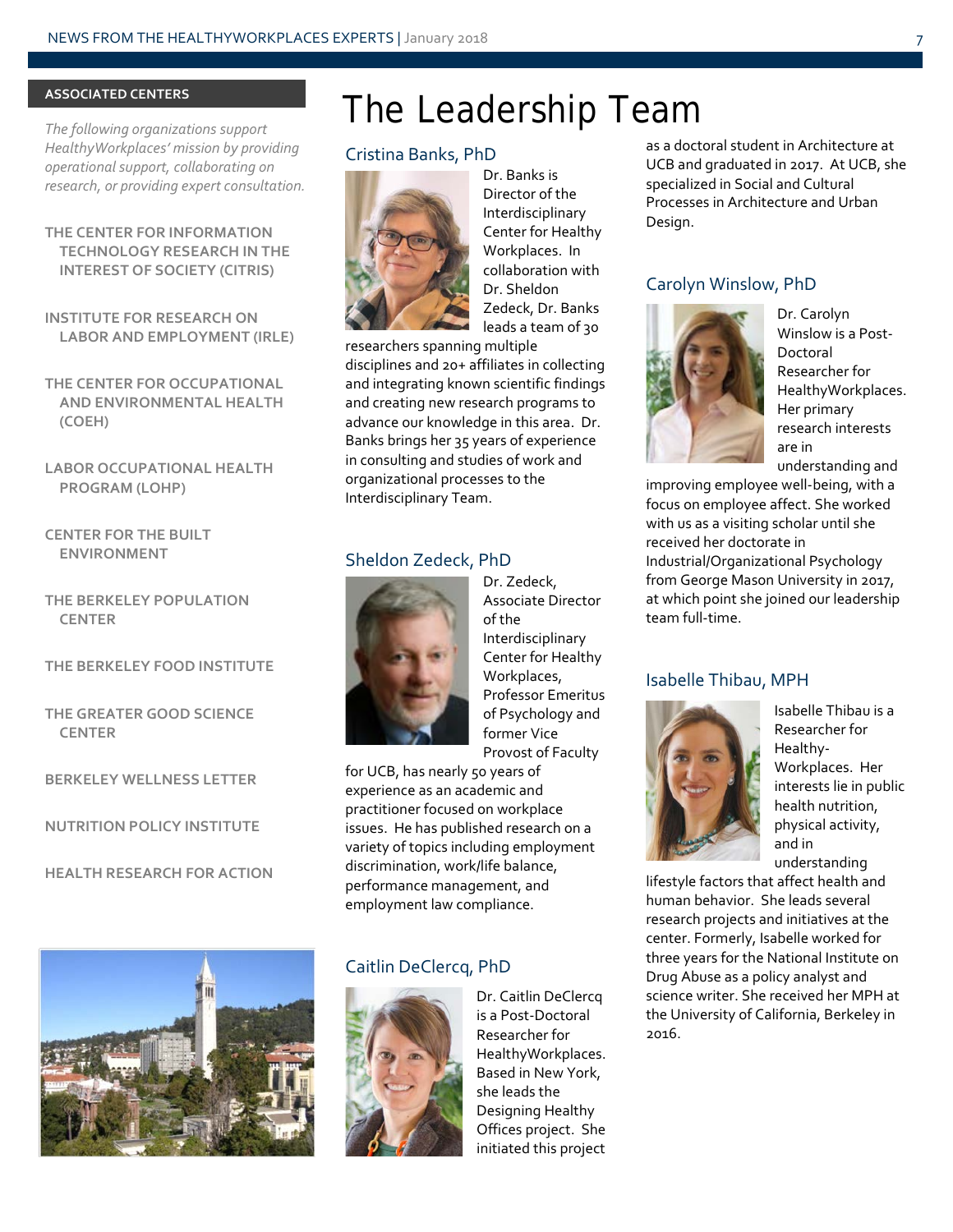### Interdisciplinary Team

 Christina Maslach, PhD; UC Berkeley Department of Psychology David Lindeman, PhD; UC Berkeley Center for Information Technology Research in the Interest of Society, Center for Technology and Aging David Rempel, MD, PhD; UC Berkeley Department of Bioengineering; UCSF

Department of Medicine Ed Yelin, PhD; UCSF School of

the Built Environment

 Gail Brager, PhD; UC Berkeley College of Environmental Design, Center for

◆ Arthur Giacalone, PhD; Consulting

Medicine

Expert

The HealthyWorkplaces team members collaborate to develop and research the most effective workplace elements and practices that promote worker health and well-being. Team members also collaborate to integrate these elements for more effective and sustained positive outcomes in workers and organizations. Our interdisciplinary researchers and Consulting Experts are listed below:

### Researchers

- Galen Cranz, PhD; UC Berkeley College of Environmental Design
	- John Swartzberg, MD, FACP; UC Berkeley School of Public Health; UCSF School of Medicine
	- ❖ Ken Jacobs; UC Berkeley Labor Center
	- **❖** Kirsi Heikkilä-Tammi, PhD; University of Tampere
	- Laura Stock, MPH; UC Berkeley Labor Occupational Health Program
	- Lindsay Graham, PhD; UC Berkeley Center for the Built Environment
	- **Max Pittman; University of Victoria**

#### Consulting Experts

- Gervais Tompkin, AIA, LEED AP; Gensler, Consulting Expert
- ❖ Jim Cohen; SPARK, Consulting Expert
- Sally Augustin, PhD; Design with Science
- ❖ Siw Tone Innstrand, PhD; Norwegian University of Science and Technology
- Stefano Schiavon, PhD; UC Berkeley Center for Built Environment
- Stephen Shortell, PhD, MPH, MBA; UC Berkeley School of Public Health
- Sylvia Guendelman, PhD, MSW; UC Berkeley School of Public Health
- ◆ Michael Pearn, PhD; Consulting Expert
- Sven Govaars, MCR SLCR; Consulting Expert



**October 3-6, 2017.** Cristina Banks presented at the Seventh International Conference on Health, Wellness, & Society with a focus on New Directions in Health and Wellness



**October 9-13, 2017**. Cristina Banks presented with a panel at the HFES 61sts International Annual Meeting in Austin, TX.



**October 25-57, 2017.** Cristina Banks, Caitlin DeClercq, and Isabelle Thibau presented at the Understanding Small Enterprises Conference which focuses on Worker Well-Being and Sustainable Business Health. Denver, CO



**November 5-7, 2017** CoreNet Global Summit. The 2017 CoreNet Global Summits explored ways to transcend traditional boundaries through divergence. Cristina Banks and Sally Augustin presented. Seattle, WA.



**December 5, 2017.** Cristina Banks and Ed Yelin attended the CDC-NIOSH Total Worker Health Affiliate Meeting to discuss affiliate roles and how to increase affiliate activity within the TWH network. Bethesda, MD.

### Past Presentations **Upcoming Conferences**



**February 27, 2018.** Cristina Banks will speak at the CoreNet Real Estate Forum in Stanford, CA.



**March 14, 2018.** The California Industrial Hygiene Council and the American Industrial Hygiene Association will host "The Future of Work-Related Health Issues" Summit. Cristina Banks will speak about the HealthyWorkplaces model. Sacramento, CA.



**May 2018.** HealthyWorkplaces presents "Science to Practice Conference: Physiology at Work." Invited speakers will present the known science in their fields on the physiological effects of working conditions. Berkeley, CA.



**May 8-11, 2018**. 2nd International Symposium to Advance Total Worker Health. The Symposium examines opportunities to make workplaces safer and improve the health and well-being of the workforce across the nation and world. In Bethesda, MD.



**August 9-12, 2018.** APA Convention. Cristina Banks has been invited to give an address. San Francisco, CA